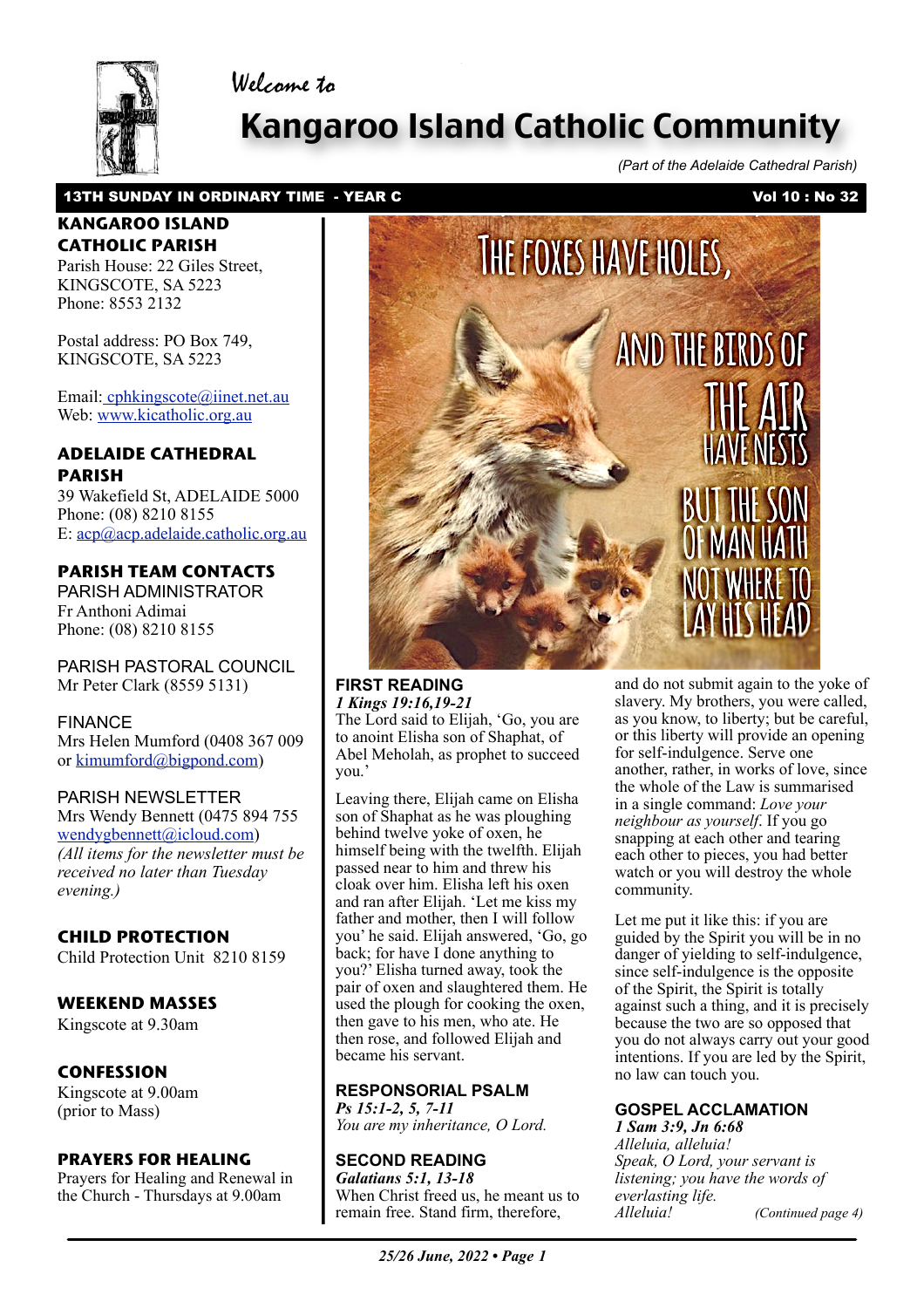

# **Bulletin Board**

## **PLEASE KEEP THESE PEOPLE IN YOUR PRAYERS**

**Sick:** Bill Roestenburg, Peter Weatherstone, Sue Semler, Joelle Davidson

#### **Recently deceased:** Mary Connell

**June anniversaries:** Dorothy 'Mardi' Atktison, William 'Bill' Bauer, Shirley Black, Doris Bosanko, Norma 'Aileen' Cartel,Tony Cairney, William Christopher, Craig Feltus, Mary Alice Grace, Benjamin Hayes, Henry Hughes, Sarah Hughes, Fr P P Kelly, Alan Lashmar, Maria Loechel, Ann McAnnally, James McAnnally, Lillian Murphy, Laurence O'Daly, Dean Page, Ruth Perkins, Molly Polly, Edna Rayson, Mary - Douglas Rosentreter, Brenton Semler, Henry Tabor, Michael Wilcox, Alice Willson, Brian Willson

*Please pray for all the faithful departed and may all our sick parishioners, relatives and friends know the healing love of Christ.*

▅<del>▅≩</del>⋇⊹⋇<del>⋦</del>▅⋾

# **PARISH ROSTERS**

**Comm Reader Cleaning**<br>L Grant P Clark H Mumford 26/06 L Grant 03/07 K Hammat S Semmler K Brinkley 10/07 M Glynn W Bennett K Brinkley

#### **PRIEST ROSTER**

*(Often this roster changes if something unforeseen crops u* 26/06 Fr Anthoni Adimai 03/07 Fr Jack Otto

## **COVID RESTRICTIONS**

For the latest Archdiocesan restrictions please see page 4 of this bulletin. Please keep in mind the importance of social distancing and good hygiene practices.

#### **GUILD MEETING**

The next Guild Meeting will be held in the Parish House tomorrow (Monday) at 9.30am.

## **WALKING IN THE SPIRIT**

*Pilgrimage for the Plenary Council*  People across the country are invited to participate in a national prayer pilgrimage as the Catholic Church in Australia prepares for the Second Assembly of the Fifth Plenary Council of Australia in Sydney from July 3-9.

We pray for the Holy Spirit's guidance and grace for the members who will gather and also for ourselves and the Church, that we

may have the courage to follow where God is leading us. For more information visit [www.plenarycouncil.catholic.org.au/](http://www.plenarycouncil.catholic.org.au/walkinginthespirit) [walkinginthespirit](http://www.plenarycouncil.catholic.org.au/walkinginthespirit)

#### **BUSINESS NAME**

Our Church, Our Lady of Perpetual Succour, now has a business name, **Kangaroo Island Catholic Parish**, to simplify the name for invoice addressing. If you are sending, or have asked people to do work at the Church, the invoices need to be addressed to the new business name: Kangaroo Island Catholic Parish PO Box 749, KINGSCOTE, SA 5223.

#### **WEEKLY CONTRIBUTIONS**

For those of you who wish to make your weekly contributions to the first and second collections by direct debit, these are the banking details for each.

1st Collection: BSB 085 005 A/c No 585353994 Reference: K Island or 765

2nd Collection: BSB 085 005 A/c No 918111484 Reference: Your name

Thank you for your ongoing support of our Priests and Parish facilities.



Guest Speaker and Celebrant Fr Selva Raj

BE A WITNESS We cannot stop proclaiming what we have seen and heard *(Acts 4:20)*

#### *Sunday 2 July, 10.30am - 3.30pm*

St Peter Claver Church, 8 Stuart Road, Dulwich

Coffee and tea provided. BYO lunch.

Includes Teaching, Reflection, Mass and Adoration

Your donation appreciated

#### **ABORIGINAL AND TORRES STRAIT ISLANDER SUNDAY**

On Sunday July 3, parishes around the country will celebrate Aboriginal and Torres Strait Islander Sunday.

## **AFRICA FOOD CRISIS APPEAL**

After three years of poor rainfall, some of the worst locust plagues seen in decades, and ongoing conflict, displacement and the impacts of COVID-19, millions of people are facing hunger and even starvation across the Horn of Africa.

According to the recently released Global Report on Food Crises, nearly 193 million people are in need of urgent assistance, an increase of nearly 40 million since 2020. Caritas Australia has launched the Africa Food Crisis Appeal to provide urgently needed humanitarian aid to countries in the Horn of Africa, including Ethiopia, Somalia and Eritrea.

Through partners on the ground, donations to Caritas Australia's Africa Food Crisis appeal will go towards food distributions, support for children impacted by malnutrition, clean drinking water, cash transfers to households at risk of poverty, hygiene supplies as well as seeds and household items for families that have been displaced by conflict. Donations can be made at: [https://](https://aus01.safelinks.protection.outlook.com/?url=https%3A%2F%2Fwww.caritas.org.au%2Fdonate%2Femergency-appeals%2Fafrica-food-crisis%2F&data=05%7C01%7CCco-Reception%40adelaide.catholic.org.au%7Cead6dda62e784eb618b508da48245abb%7Cfe51d108d61d407cbcaaaab5af82a7ac%7C1%7C0%7C637901618271082353%7CUnknown%7CTWFpbGZsb3d8eyJWIjoiMC4wLjAwMDAiLCJQIjoiV2luMzIiLCJBTiI6Ik1haWwiLCJXVCI6Mn0%3D%7C3000%7C%7C%7C&sdata=8uMoDsTWDOJ0lVamTonKc0fyRAymQhibENAWspCOeTE%3D&reserved=0) [www.caritas.org.au/donate/](https://aus01.safelinks.protection.outlook.com/?url=https%3A%2F%2Fwww.caritas.org.au%2Fdonate%2Femergency-appeals%2Fafrica-food-crisis%2F&data=05%7C01%7CCco-Reception%40adelaide.catholic.org.au%7Cead6dda62e784eb618b508da48245abb%7Cfe51d108d61d407cbcaaaab5af82a7ac%7C1%7C0%7C637901618271082353%7CUnknown%7CTWFpbGZsb3d8eyJWIjoiMC4wLjAwMDAiLCJQIjoiV2luMzIiLCJBTiI6Ik1haWwiLCJXVCI6Mn0%3D%7C3000%7C%7C%7C&sdata=8uMoDsTWDOJ0lVamTonKc0fyRAymQhibENAWspCOeTE%3D&reserved=0) [emergency-appeals/africa-food-crisis/](https://aus01.safelinks.protection.outlook.com/?url=https%3A%2F%2Fwww.caritas.org.au%2Fdonate%2Femergency-appeals%2Fafrica-food-crisis%2F&data=05%7C01%7CCco-Reception%40adelaide.catholic.org.au%7Cead6dda62e784eb618b508da48245abb%7Cfe51d108d61d407cbcaaaab5af82a7ac%7C1%7C0%7C637901618271082353%7CUnknown%7CTWFpbGZsb3d8eyJWIjoiMC4wLjAwMDAiLCJQIjoiV2luMzIiLCJBTiI6Ik1haWwiLCJXVCI6Mn0%3D%7C3000%7C%7C%7C&sdata=8uMoDsTWDOJ0lVamTonKc0fyRAymQhibENAWspCOeTE%3D&reserved=0)

## **SPECIAL THANKS**

COVID Marshals are no longer required, except for events covered by a Covid Management Plan (ie over 1000 people).

Sincere thanks to those dedicated parishioners who accepted the role of Covid Marshal over the last couple of years. Your willingness to do the initial online training and then generously navigate us through COVID compliance was very much appreciated.



*Please continue to pray for the people of Ukraine.*

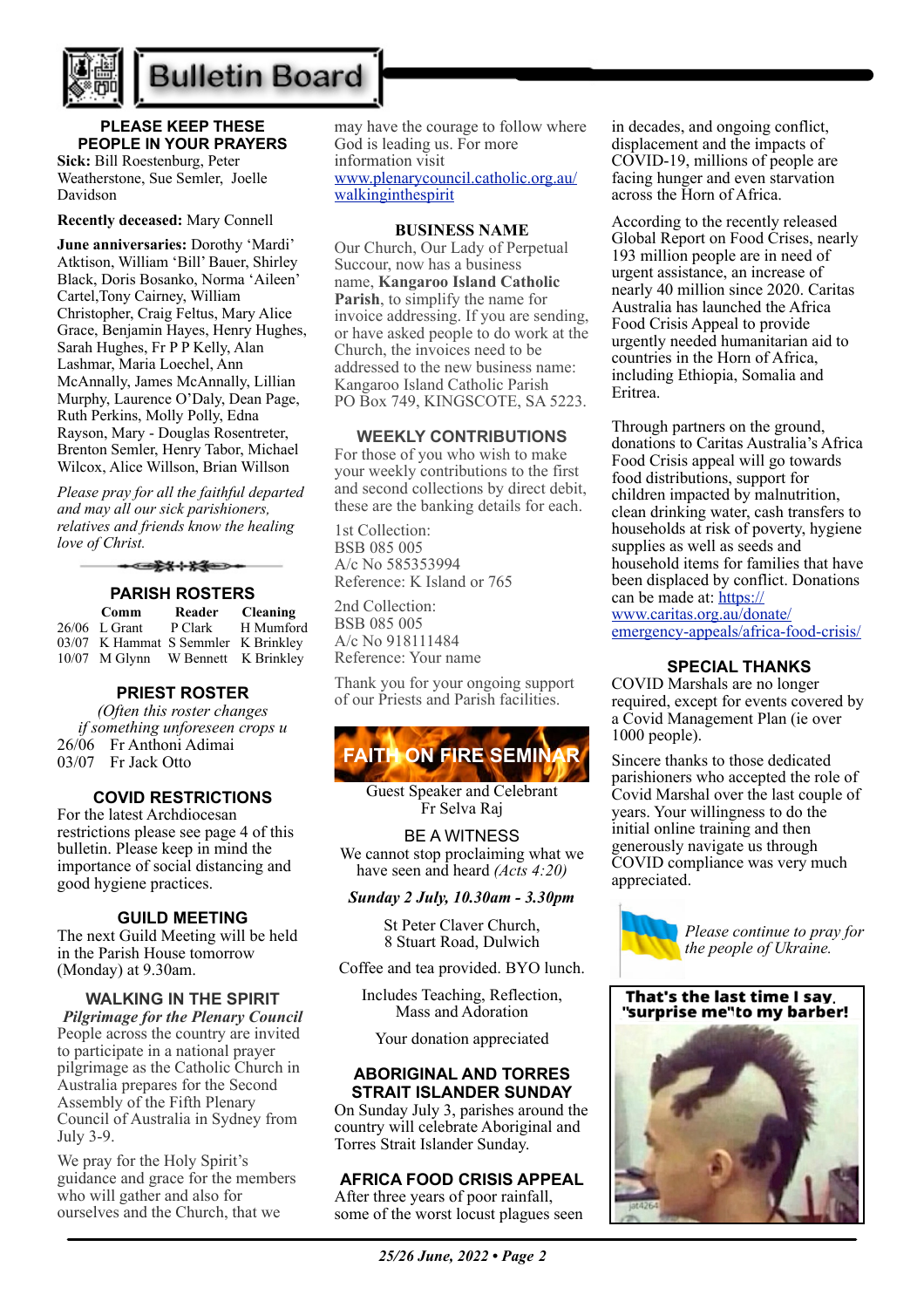

# **Ron Rolheiser column**

*Ronald Rolheiser, a Roman Catholic priest and member of the Missionary Oblates of Mary Immaculate. He is a community-builder, lecturer and writer. His books are popular throughout the English-speaking world and his weekly column is carried by more than sixty newspapers worldwide*

## **SUICIDE AND OUR MISUNDERSTANDINGS**

Margaret Atwood once wrote that sometimes a thing needs to be said, and said, said again, until it doesn't need to be said anymore. That's why I write a column annually on suicide, mostly saying the same things over and over again. The hope is that, like a note put into a bottle and floated out to sea, my little message might find someone needing consolation after losing a loved one to suicide.

What's needs to be said, and said again, about suicide? *Four* things.

*First*, that it's a disease and perhaps the most misunderstood of all diseases. We tend to think that if a death is self-inflicted, it is voluntary in a way that death through physical illness or accident is not. For most suicides, this isn't true. A person who dies by suicide dies, as does the victim of a terminal illness or fatal accident, not by his or her own choice. When people die from heart attacks, strokes, cancer, AIDS, and accidents, they die against their will. The same is true for suicide, except that in the case of suicide the breakdown is emotional rather than physical – an emotional stroke, an emotional cancer, a breakdown of the emotional immune system, an emotional fatality.

This is not an analogy. There are different kinds of heart attacks, strokes, cancers, breakdowns of the immune system, and fatal accidents. However, they all have the same effect; they all take someone out of this life against his or her own will. No one who dies through suicide actually wants to die. He or she only wants to end a pain that can no longer be endured, akin to someone jumping to his death out of a burning building because his clothes are on fire.

*Second*, we should not worry unduly

about the eternal salvation of a suicide victim, believing (as we used to) that suicide is the ultimate act of despair and something God will not forgive. God is infinitely more understanding than we are and God's hands are infinitely safer and gentler than our own. Imagine a loving mother having just given birth, welcoming her child onto her breast for the first time. That, I believe, is the best image we have to picture how a suicide victim (most often an overly sensitive soul) is received into the next life. God is infinitely understanding, loving, and gentle. We need not worry about the fate of anyone, no matter the cause of death, who exits this world honest. oversensitive, gentle, over-wrought, and emotionally crushed. God has a special love for the broken and the crushed.

Knowing all of this however, doesn't necessarily take away our pain (and anger) at losing someone to suicide; but faith and understanding aren't meant to take our pain away but rather to give us hope, vision, and support as we walk within our pain.

*Third*, we should not torture ourselves with second-guessing when we lose a loved one to suicide: "What might I have done? Where did I let this person down? If only I had been there? What if …?" It can be natural to be haunted with the thought, "if only I'd been there at the right time." Rarely would this have made a difference. Indeed, most of the time, we weren't there for the exact reason that the person who fell victim to this disease did not want us to be there. He or she picked the moment, the spot, and the means precisely so that we wouldn't be there. Perhaps it's more accurate to say that suicide is a disease that picks its victim precisely in such a way so as to exclude others and their attentiveness. This is not an excuse for insensitivity, especially towards those suffering from dangerous

depression, but it should be a healthy check against false guilt and fruitless second-guessing.

We're human beings, not God. People die of illness and accidents all the time and sometimes all the love and attentiveness in the world cannot prevent a loved one from dying. Love, for all its power, is sometimes powerless before a terminal illness.

*Fourth*, when we lose a loved one to suicide, one of our tasks is to work at redeeming that person's memory, namely, to put that person's life into a perspective wherein his or her memory is not forever tainted because it is viewed through the prism of suicide.

A proper human and faith response to suicide should not be horror, fear for the victim's eternal salvation, guilty second-guessing about how we failed this person, and a hushed, guarded tone forever afterwards when we speak of him or her. Suicide is indeed a horrible way to die, but we must understand it (at least in most cases) as a sickness, a disease, an illness, a tragic breakdown within the emotional immune system. Most of all, we must trust God, God's goodness, God's understanding, God's power to descend into hell, and God's power to make all things right, even death by suicide.

*You can read, or download, Ron Rolheiser's weekly columns from his website at: [www.ronrolheiser.com](http://www.ronrolheiser.com)*



*Just how fast was this little kid going?*